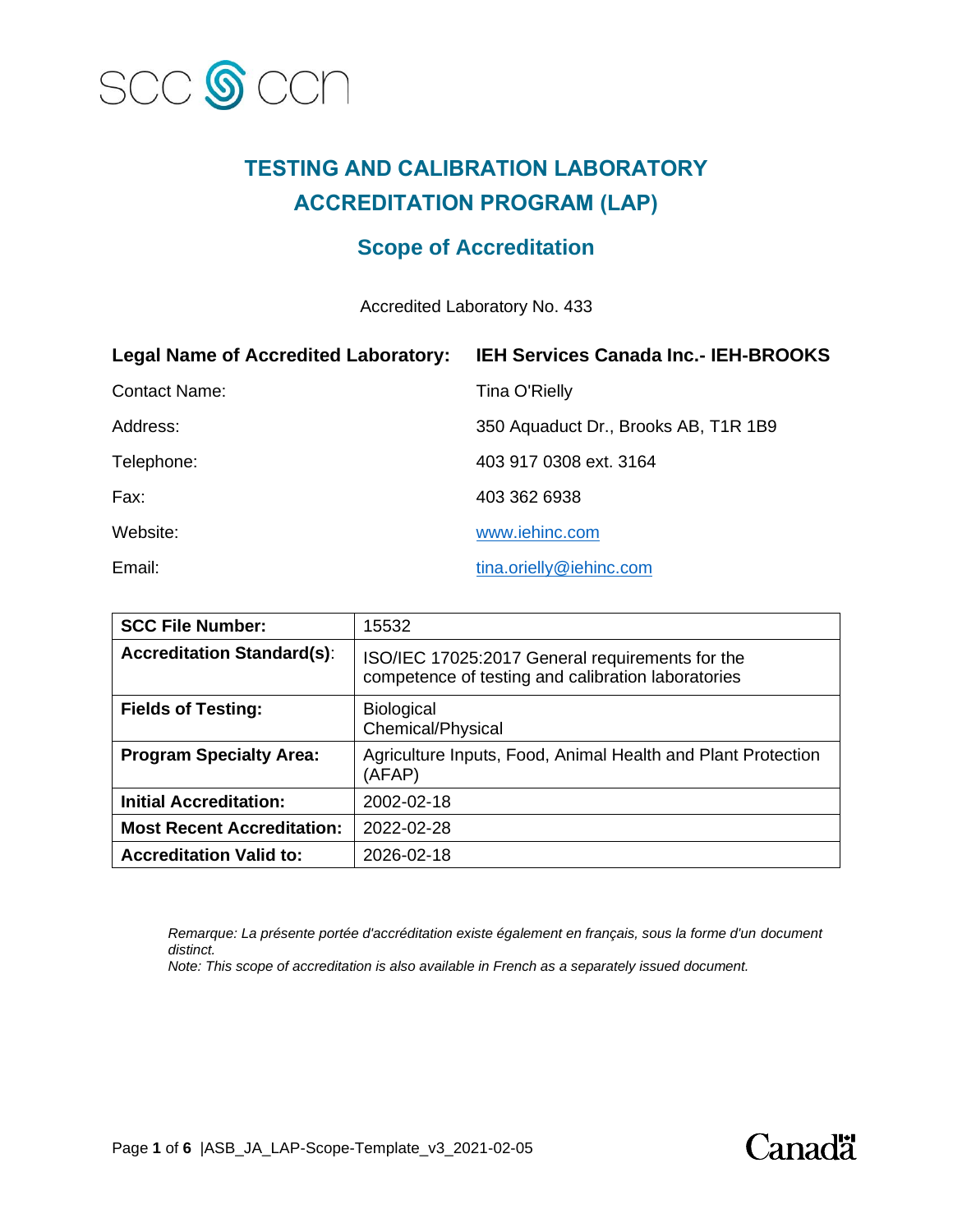

## **ANIMAL AND PLANTS (AGRICULTURE)**

## **Foods and Edible Products: (Human and Animal Consumption)**

## **(Meat, Fruits and Vegetables, Processed Foods, Nuts and Nut Products, Animal Tissue, Meat, Eggs and Egg Products)**

| AOAC-RI PTM 021201        | IEH Listeria spp. and L. monocytogenes Test System              |
|---------------------------|-----------------------------------------------------------------|
| <b>AOAC-RI PTM 100701</b> | IEH E. coli O157, Stx-producing E. coli (STEC) with Intimin and |
|                           | Salmonella Test System.                                         |
| <b>MB072</b>              | Coliform/E, coli Count in Food and Environmental                |
|                           | Samples                                                         |
|                           | (Microfilm™ TCEc) AOAC-RI PTM 057102                            |
| <b>MB073</b>              | Aerobic Plate Count in Food and Environmental                   |
|                           | Samples                                                         |
|                           | (Microfilm™ APC) AOAC-RI PTM 057102                             |
| <b>MB074</b>              | <b>Yeast and Mold Count</b>                                     |
|                           | Samples                                                         |
|                           | (Microfilm™ YMC) AOAC-RI PTM 057102                             |
| MB491                     | Process Control Index (PCT) Testing                             |
| MFHPB-10                  | Isolation of Escherichia coli O157:H7/NM from foods and         |
|                           | environmental surface samples                                   |
| MFHPB-20                  | Methods for the Isolation and Identification of Salmonella from |
|                           | <b>Foods and Environmental Samples</b>                          |
| MFHPB-30                  | Isolation of Listeria monocytogenes from All Foods and          |
|                           | <b>Environmental Samples</b>                                    |
| MFHPB-32                  | Enumeration of Yeast and Mold in Food Products and Food         |
|                           | Ingredients Using 3M™ Petrifilm™ Yeast and Mold Plates          |
| MFHPB-33                  | Enumeration of Total Aerobic Bacteria in Food Products and Food |
|                           | Ingredients Using 3M™ Petrifilm™ Aerobic Count Plates           |
| MFHPB-34                  | Enumeration of E. coli and Coliforms in Food Products and Food  |
|                           | Ingredients Using 3M™ Petrifilm™ E. coli Plates                 |
| MFLP 09                   | Enumeration of Enterobacteriaceae species in Food and           |
|                           | Environmental Samples Using 3M™ Petrifilm™                      |
|                           | <b>Enterobacteriaceae Count Plates</b>                          |
| MFLP-21                   | Enumeration of Staphylococcus aureus in Foods and               |
|                           | Environmental Samples using 3M™ Petrifilm™ Staph Express        |
|                           | Count (STX) Plates                                              |
| MFLP-28                   | The Qualicon Bax® System Method for the Detection of Listeria   |
|                           | Monocytogenes in a Variety of Food                              |

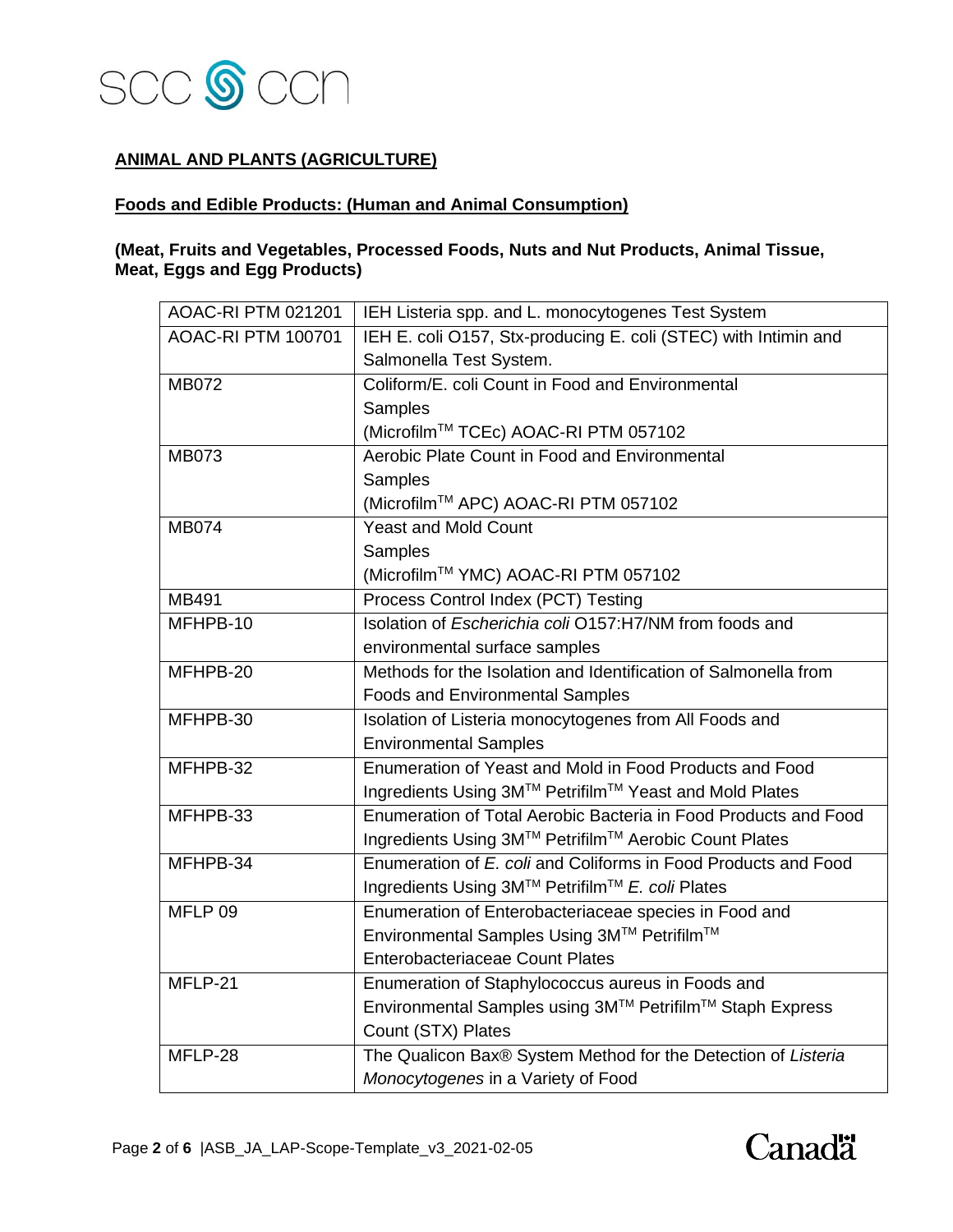

| MLG 4C | FSIS Procedure for the Use of a Polymerase Chain Reaction (PCR)    |
|--------|--------------------------------------------------------------------|
|        | Assay for Screening Salmonella in raw meat, carcass sponge         |
|        | samples, whole bird rinses, ready-to-eat meat and poultry products |
|        | and pasteurized egg products                                       |

## **ENVIRONMENTAL AND OCCUPATIONAL HEALTH AND SAFETY**

#### **Environmental**

**Soil**

#### **(Ammonium - Soil)**

| SOP 4311 | AUTO COLOR (Modified CSSS 1993 4.2-4.3) |
|----------|-----------------------------------------|
|          | NH4-N (with 2.0M KCL)                   |

## **(Available Phosphorus - Soil)**

| <b>SOP 4400</b> | AUTO COLOR (Modified QIAN ET. AL. 1993) |
|-----------------|-----------------------------------------|
|                 | Available Phosphorus (modified Kelowna) |

## **(Conductivity - Soil)**

| SOP 4150 | CONDUCTIVITY METER (Modified CSSS 1993 18.3.1) |
|----------|------------------------------------------------|
|          | Conductivity (fixed ratio extract)             |
|          | Conductivity (saturated paste)                 |

#### **(Metals - Soil / AA)**

| SOP 4200 | ATOMIC ABSORPTION (Modified CSSS 1993 18.3.2) |
|----------|-----------------------------------------------|
|          | Calcium (saturated paste)                     |
|          | Magnesium (saturated paste)                   |
|          | Sodium (saturated paste)                      |

#### **(Nitrate - Soil)**

| SOP 4300 | AUTO COLOR (Modified CSSS 1993 4.2-4.4) |
|----------|-----------------------------------------|
|          | NO3-N extraction (with 0.01M CaCl2)     |
|          | NO3-N extraction (with 2.0M KCI)        |

## **(Particle Size - Soil)**

| SOP 4000 | HYDROMETER (Modified CSSS 1993 47.3) |
|----------|--------------------------------------|
|          | <b>Particle Size</b>                 |

## **(pH - Soil)**

| SOP 4160 | pH METER (Modified CSSS 1993 16.2-16.3)                                |
|----------|------------------------------------------------------------------------|
|          | pH $(0:01M$ CaCl <sub>2</sub> )<br>pH (saturated paste) pH $(1:2 H2O)$ |

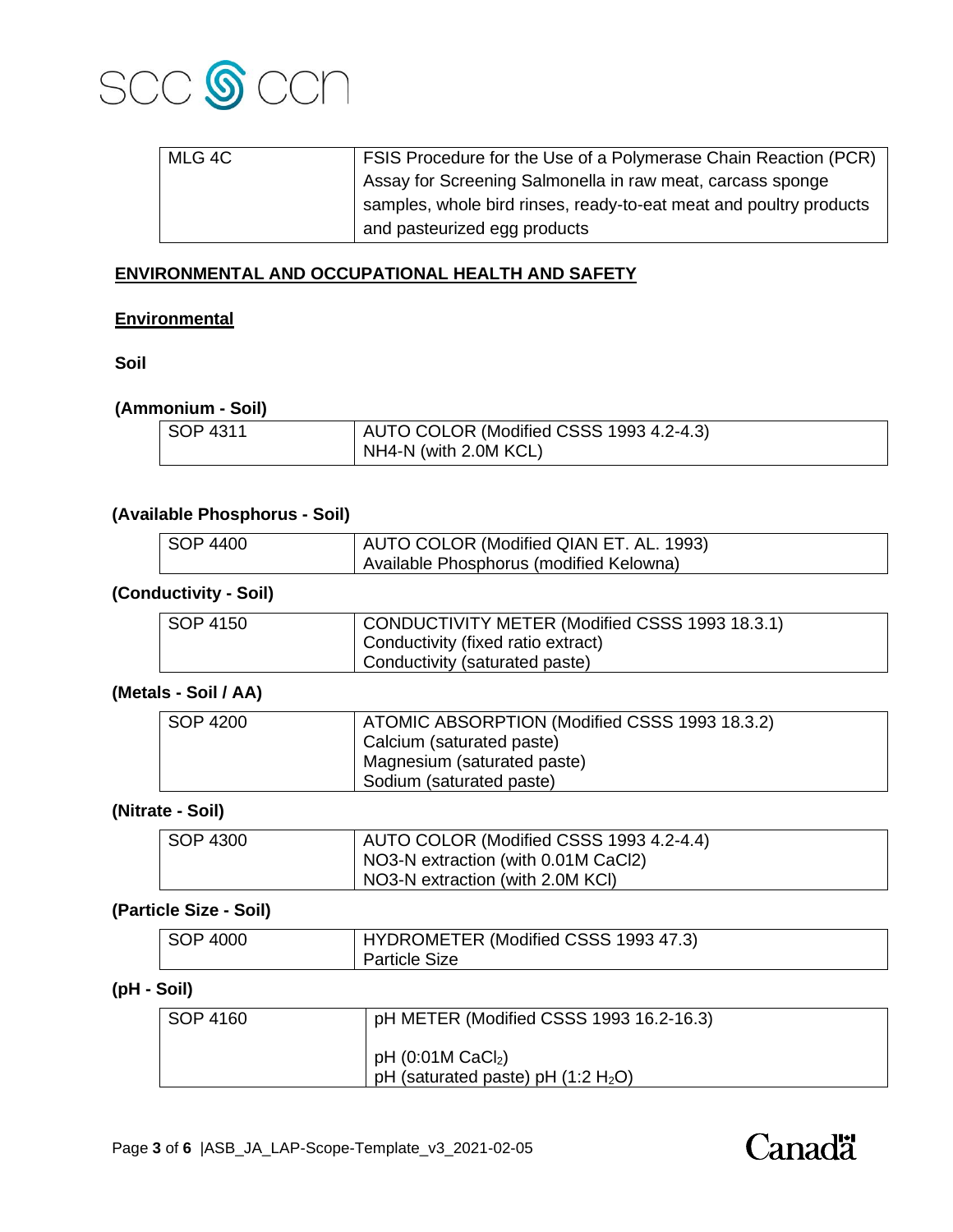

### **Water (Inorganic)**

## **(Alkalinity - Water)**

| SOP 3210 | TITRIMETRIC (Modified APHA 2320) |
|----------|----------------------------------|
|          | Alkalinity (pH 4.5)              |

## **(Ammonia - Water)**

| SOP 3550 | COLORIMETRIC/SEGEMENTED FLOW ANALYSIS (Modified |
|----------|-------------------------------------------------|
|          | APHA 4500-NH3-G)                                |
|          | Ammonia                                         |

#### **(Calcium - Water)**

| SOP 3400 | ATOMIC ABSORPTION (Modified APHA 3111D) |
|----------|-----------------------------------------|
|          | <b>Dissolved Calcium</b>                |

### **(Chloride - Water)**

| SOP 3700 | COLORIMETRIC/SEGEMENTED FLOW ANALYSIS (Modified |
|----------|-------------------------------------------------|
|          | APHA 4500-CL E)                                 |
|          | Chloride                                        |

## **(Conductivity - Water)**

| SOP 3100 | CONDUCTIVITY METER (Modified APHA 2510) |
|----------|-----------------------------------------|
|          | Conductivity $(25^{\circ}C)$            |

## **(Major Ions - Water)**

#### **(Metals - Water/AA)**

| SOP 3400 | ATOMIC ABSORPTION (modified APHA 3111B) |
|----------|-----------------------------------------|
|          | Dissolved Magnesium                     |
|          | <b>Dissolved Potassium</b>              |
|          | <b>Dissolved Sodium</b>                 |

#### **(pH - Water)**

| SOP 3200 | pH-METER (Modified APHA 4500-H+B) |
|----------|-----------------------------------|
|          | рH                                |

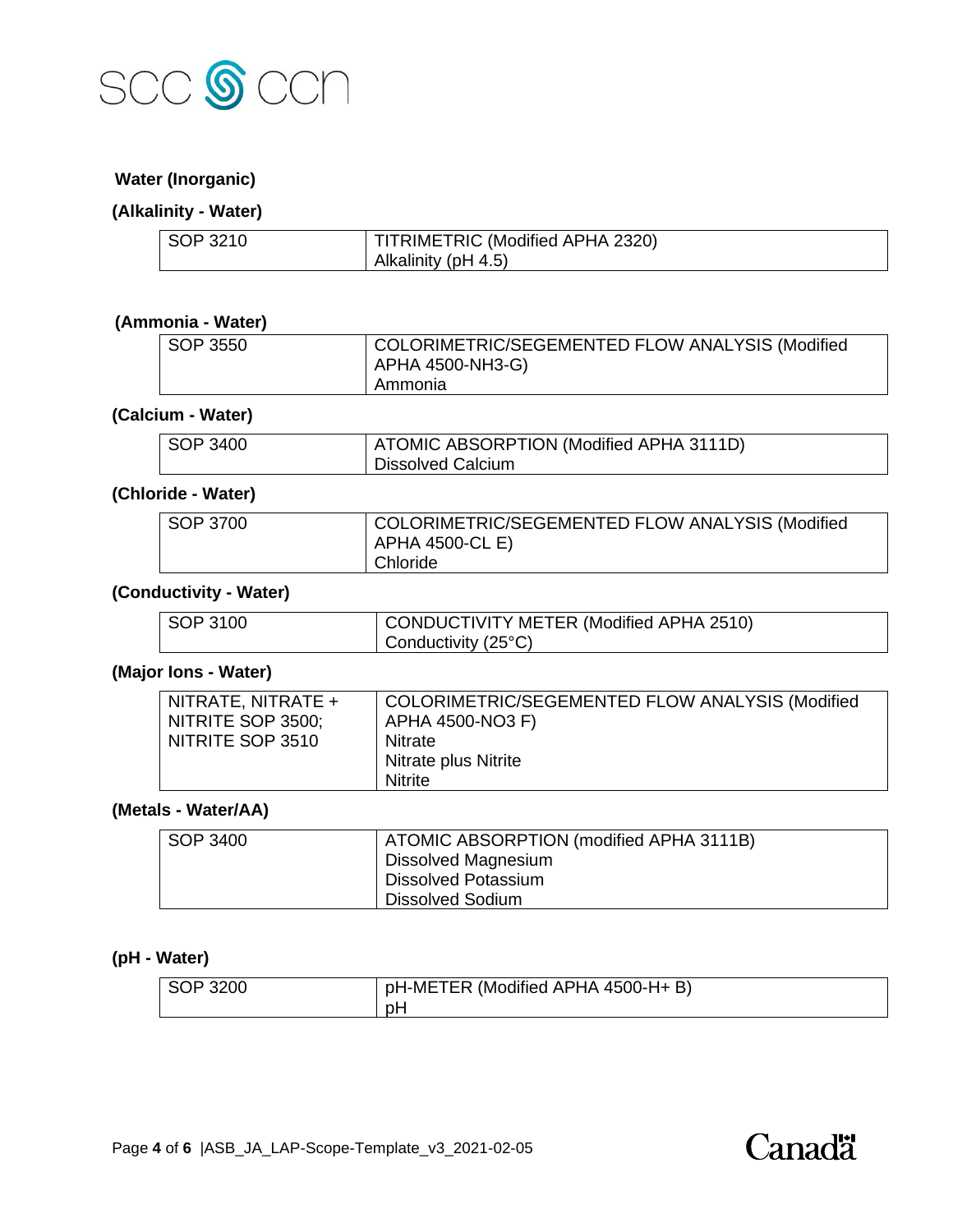

#### **(Phosphorus - Water)**

|      | TP-SOP 3600; DRP-SOP   COLORIMETRIC/SEGEMENTED FLOW ANALYSIS (Modified |
|------|------------------------------------------------------------------------|
| 3610 | APHA 4500-P F)                                                         |
|      | <sup>1</sup> Dissolved Reactive Phosphorus                             |
|      | <b>Total Phosphorus</b>                                                |

## **(Solids - Water)**

| <b>TDS - SOP3020</b> | GRAVIMETRIC (Modified APHA 2540C) |
|----------------------|-----------------------------------|
|                      | Total Dissolved Solids            |

## **(Sulfate - Water)**

| SOP 3800 | COLORIMETRIC/SEGEMENTED FLOW ANALYSIS (Modified |
|----------|-------------------------------------------------|
|          | APHA 4500 SO42 F)                               |
|          | Sulfate                                         |

## **(Total Kjeldahl Nitrogen (TKN) - Water)**

| SOP 3560 | COLORIMETRIC/SEGEMENTED FLOW ANALYSIS (Modified |
|----------|-------------------------------------------------|
|          | APHA 4500 N org D.)                             |
|          | Total Kjeldahl Nitrogen                         |
|          |                                                 |

Number of Scope Listings: 36

### **Notes:**

**ISO/IEC 17025:2017** General Requirements for the Competence of Testing and Calibration

**MFHPB/MFLP**: Health Canada Compendium Methods

**AOAC:** Association of Official Agricultural Chemists

**SOP/ TP-SOP/ TDS-SOP/MB**: Lab's Standard Operating Procedures for internal Test Methods